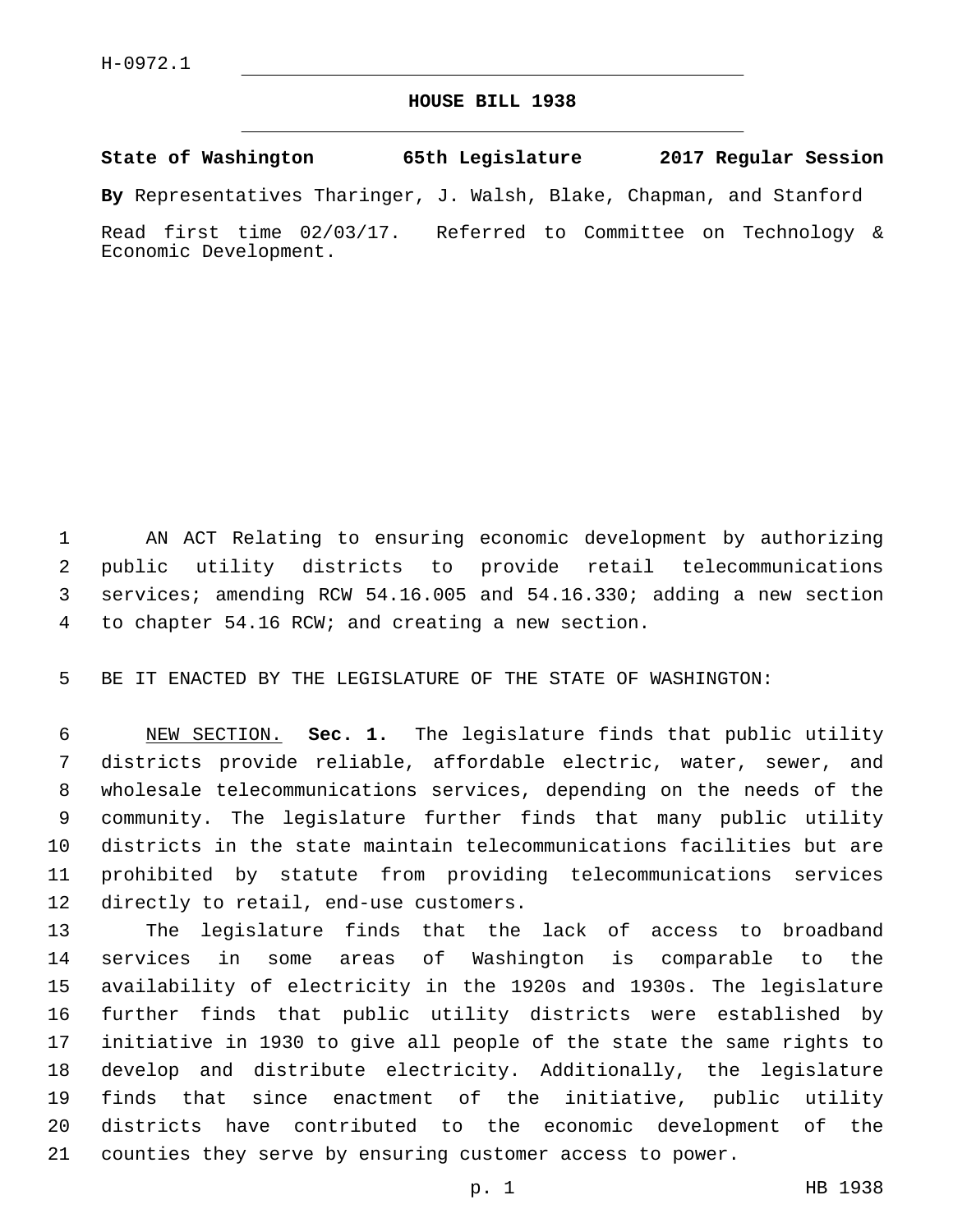The legislature finds that public utility districts are uniquely positioned to offer broadband services in part because locally elected public utility district boards ensure utility resources are managed in a manner that supports their local communities and 5 economies.

 The legislature intends for this act to authorize public utility districts to provide retail telecommunications services. The legislature further intends to provide a structured manner for which public utility districts may provide retail broadband services to 10 end-use customers.

 **Sec. 2.** RCW 54.16.005 and 2000 c 81 s 2 are each amended to read 12 as follows:

 The definitions in this section apply throughout this chapter 14 unless the context clearly requires otherwise.

 (1) "Commission" means the Washington utilities and 16 transportation commission.

17 (2) "District commission" means the governing board of a public utility district.

 (3) "Dominant internet service provider" means an internet service provider that provides retail internet access to at least fifty-one percent of the total end-use customers connected to telecommunications facilities owned or leased by a public utility district.

 (4) "Retail telecommunications services" means the sale, lease, license, or indivisible right of use of telecommunications or telecommunications facilities directly to end users.

 (5) "Telecommunications" has the same meaning as that contained 28 in RCW 80.04.010.

 $((+3+))$  (6) "Telecommunications facilities" means lines, conduits, ducts, poles, wires, cables, crossarms, receivers, transmitters, instruments, machines, appliances, instrumentalities and all devices, real estate, easements, apparatus, property, and routes used, operated, owned, or controlled by any entity to facilitate the provision of telecommunications services.

 $((+4))$   $(7)$  "Wholesale telecommunications services" means the provision of telecommunications or telecommunications facilities for resale by an entity authorized to provide telecommunications services to the general public and internet service providers.

p. 2 HB 1938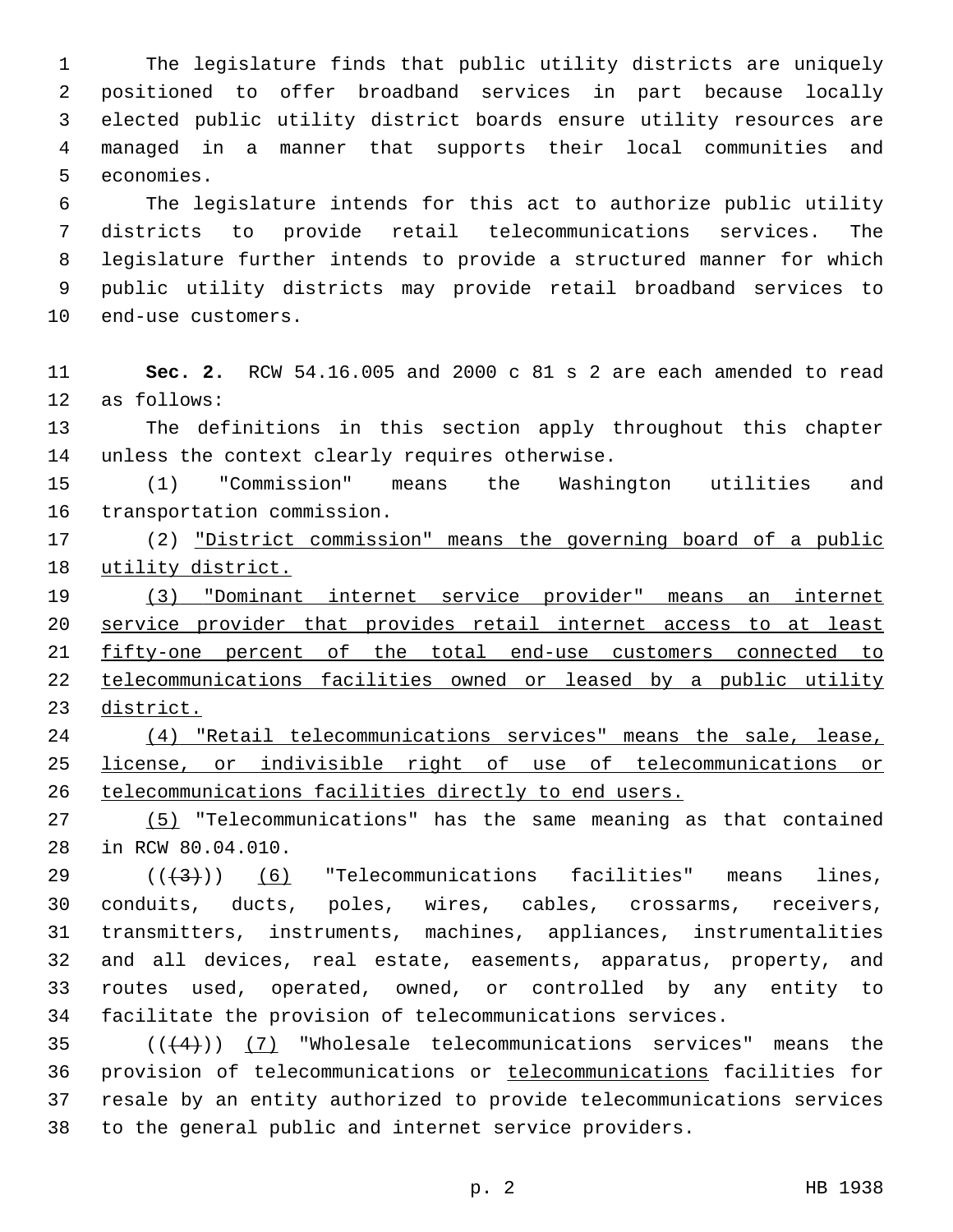**Sec. 3.** RCW 54.16.330 and 2004 c 158 s 1 are each amended to 2 read as follows:

 (1) A public utility district in existence on June 8, 2000, may construct, purchase, acquire, develop, finance, lease, license, handle, provide, add to, contract for, interconnect, alter, improve, repair, operate, and maintain any telecommunications facilities 7 within or ((without)) outside of the district's limits for any or all 8 of the following purposes:

9 (a) For the district's internal telecommunications needs; ((and))

 (b) For the provision of wholesale telecommunications services within the district and by contract with another public utility 12 district( $(-$ 

 Nothing in this subsection shall be construed to authorize public utility districts to provide telecommunications services to end users));

## (c) For the provision of retail telecommunications services and telecommunications facilities within the district; or

 (d) For the provision of retail telecommunications services or telecommunications facilities outside of the district by contract 20 with another public utility district or any other political subdivision of the state authorized to provide retail 22 telecommunications services in the state.

 (2) A public utility district providing wholesale or retail telecommunications services shall ensure that rates, terms, and conditions for such services are not unduly or unreasonably discriminatory or preferential. Rates, terms, and conditions are discriminatory or preferential when a public utility district 28 offering rates, terms, and conditions to an entity for wholesale or retail telecommunications services does not offer substantially similar rates, terms, and conditions to all other entities seeking 31 substantially similar services.

 (3) A public utility district providing wholesale or retail telecommunications services shall not be required to but may establish a separate utility system or function for such purpose. In 35 either case, a public utility district providing wholesale or retail telecommunications services shall separately account for any revenues and expenditures for those services according to standards established by the state auditor pursuant to its authority in chapter 43.09 RCW and consistent with the provisions of this title. Any revenues received from the provision of wholesale or retail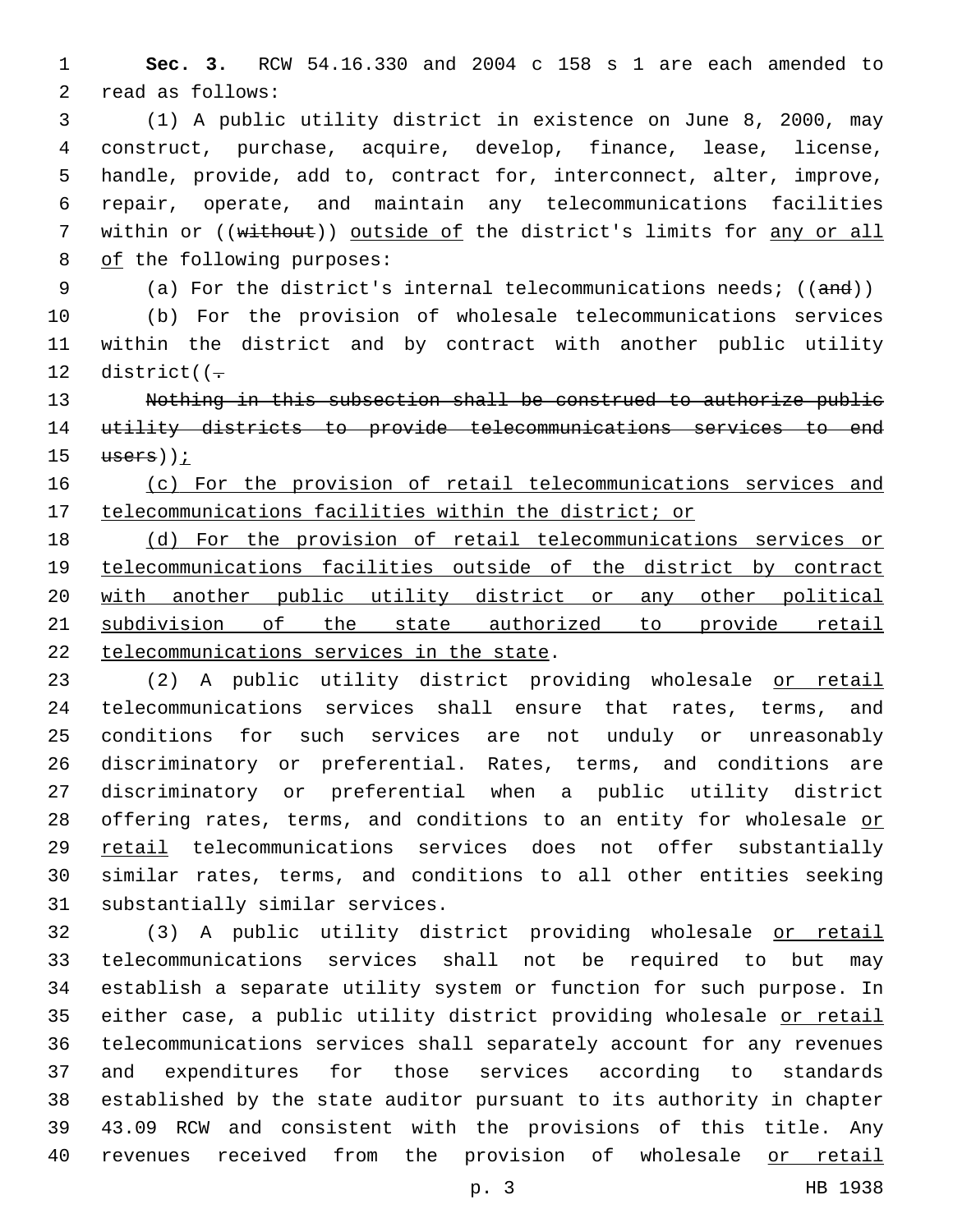telecommunications services must be dedicated to costs incurred to build and maintain any telecommunications facilities constructed, installed, or acquired to provide such services, including payments on debt issued to finance such services, until such time as any bonds or other financing instruments executed after June 8, 2000, and used to finance such telecommunications facilities are discharged or 7 retired.

 (4) When a public utility district provides wholesale or retail telecommunications services, all telecommunications services rendered to the district for the district's internal telecommunications needs shall be allocated or charged at its true and full value. A public utility district may not charge its nontelecommunications operations rates that are preferential or discriminatory compared to those it 14 charges entities purchasing wholesale or retail telecommunications 15 services.

 (5) If a person or entity receiving retail telecommunications 17 services from a public utility district under this chapter has a complaint regarding the reasonableness of the rates, terms, 19 conditions, or service provided, the person or entity may file a complaint with the district commission.

 (6) A public utility district shall not exercise powers of eminent domain to acquire telecommunications facilities or contractual rights held by any other person or entity to 24 telecommunications facilities.

 (( $(46)$ )) (7) Except as otherwise specifically provided, a public utility district may exercise any of the powers granted to it under this title and other applicable laws in carrying out the powers authorized under this section. Nothing in chapter 81, Laws of 2000 limits any existing authority of a public utility district under this 30 title.

 (8) If a dominant internet service provider, using telecommunications facilities of a public utility district that provides wholesale telecommunications services but does not provide retail telecommunications services, ceases to provide access to the internet to its end-use customers, the public utility district may provide access to the internet to the end-use customers of the dominant internet service provider in order for end-use customers to maintain access to the internet until a replacement internet service provider is, or providers are, in operation. Within thirty days of a dominant internet service provider ceasing to provide access to the